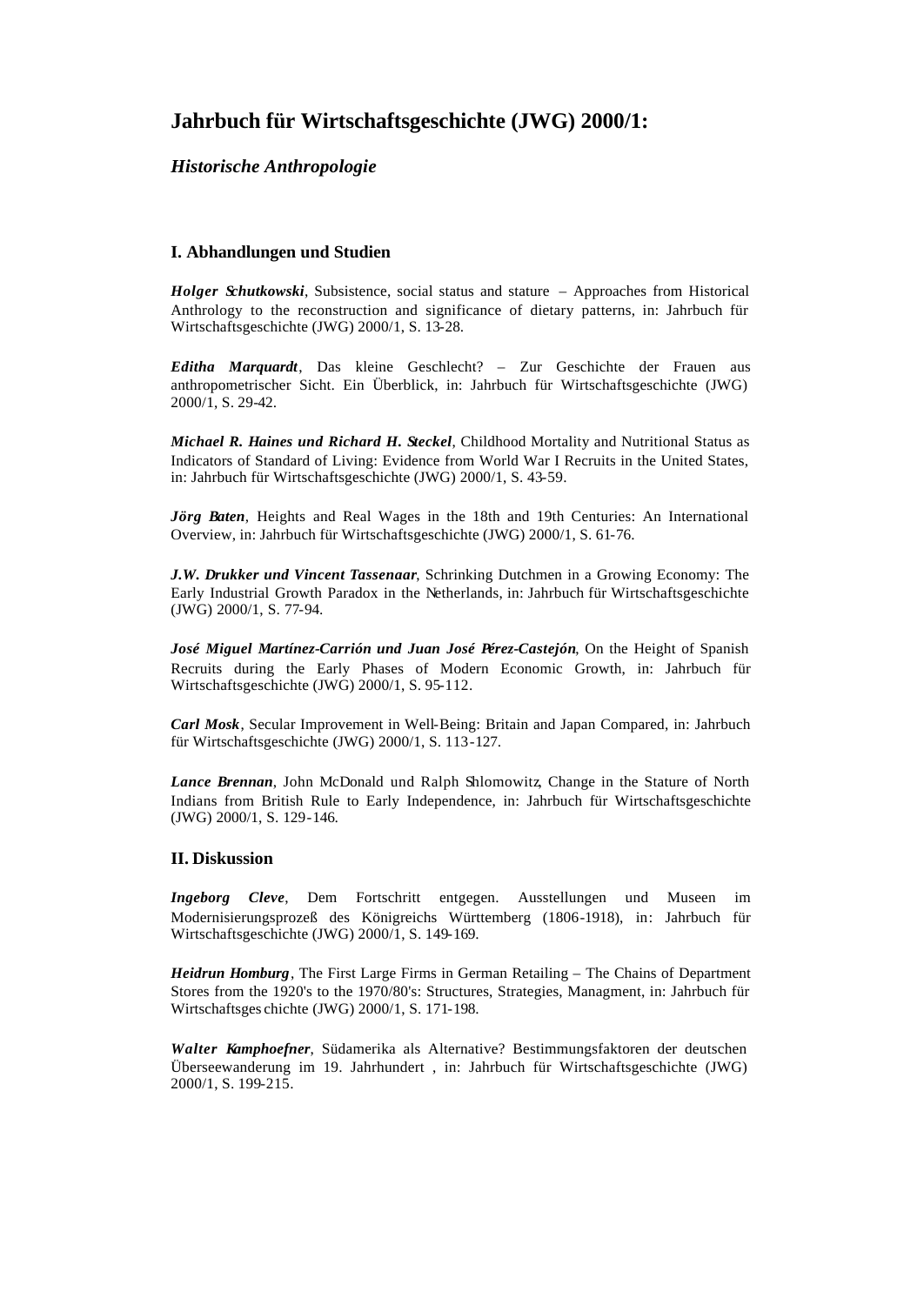### **III. Forschungs- und Literaturberichte**

*Jesper Jespersen*, Some Aspects of J.M. Keynes's Theoretical Contributions to the Economic Debate of the 1920's, in: Jahrbuch für Wirtschaftsgeschichte (JWG) 2000/1, S. 219-224.

*Klaus F. Zimmermann*, Aussiedler seit 1989 – Bilanz und Perspektiven, in: Jahrbuch für Wirtschaftsgeschichte (JWG) 2000/1, S. 225-237.